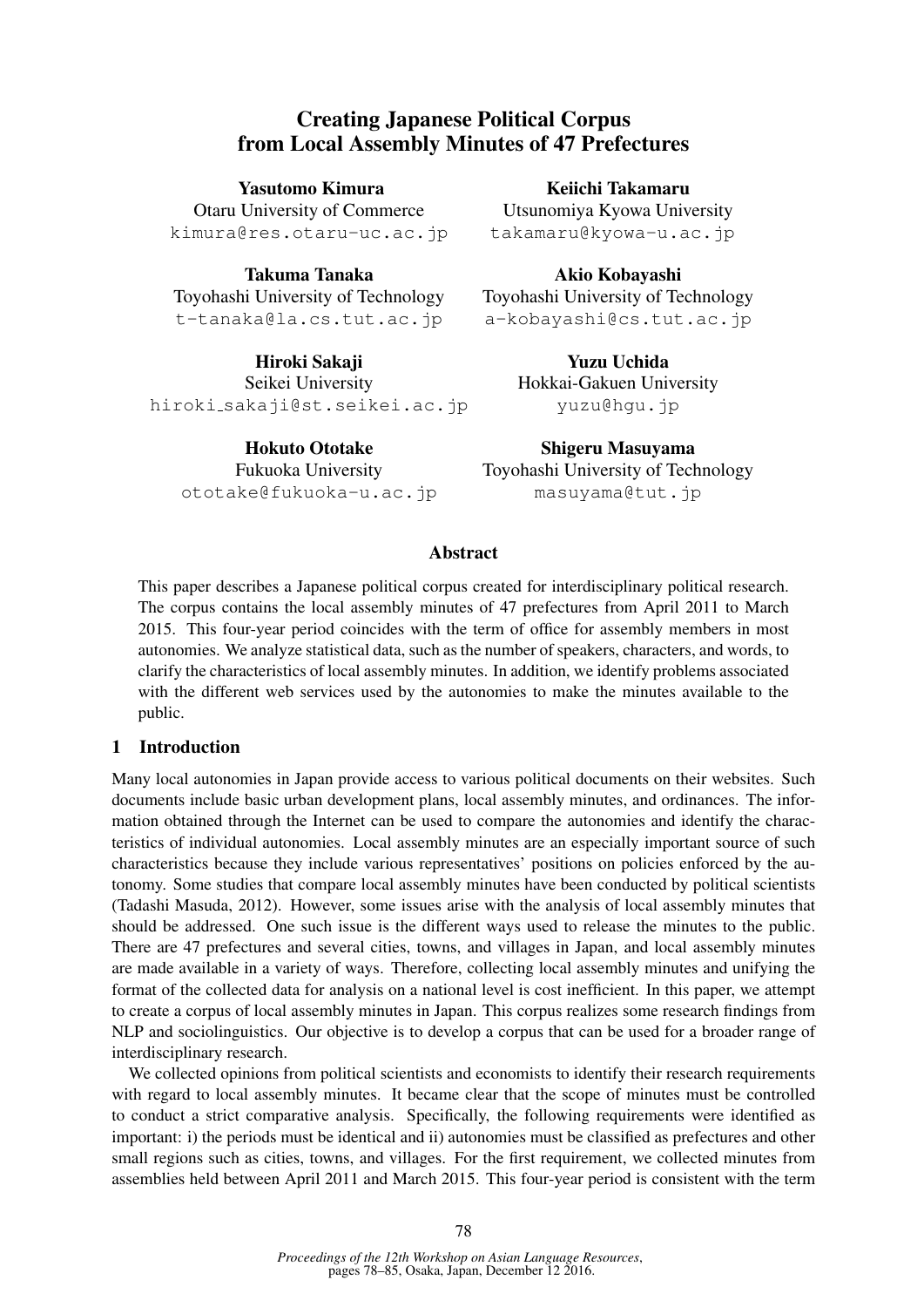of office for assembly members' in most autonomies. To satisfy the second requirement, we collected assembly minutes from all 47 prefectures.

The objectives of this study are as follows: i) collect local assembly minutes (each of which have different formats) from all 47 prefectural assemblies, ii) obtain fundamental statistical data from the collected text data, and iii) extract political keywords using term frequency-inverse document frequency (tf-idf) weighting for a preliminary comparative analysis.

## 2 Collecting local assembly minutes

## 2.1 Outline

In this study, our primary purpose was to collect minutes of assemblies between April 2011 and March 2015 from all 47 prefectures. In the assembly minutes, all utterances are transcribed and recorded. Thus the assembly minutes will reveal policy planning and consensus building processes. As a result, assembly minutes are valuable documents for political analysis.

Local autonomies are independent, and the methods used to release assembly minutes differ, thus making the collection of assembly minutes. For example, a customized web crawler will be required for each autonomy.

The variety of text formats presents another difficulty. We need to extract assembly members' utterance from crawled web documents. Utterance attribute information, such as the speaker's name and the meeting's name and date must also be extracted. Thus, the format must be considered for each autonomy.

In the next section, we describe the procedure used to extract assembly minutes and create the corpus.

#### 2.2 Procedure

As shown in Table 1, there are four types of primary web services used to release assembly minutes, and 42 of the 47 prefectures adopt one of these four primary web services. We prepare a web crawler for the primary four web services. However, many local autonomies have partially customized these services. We use semi-automated crawling depending on how the local autonomies release such documents. The remaining five prefectures have developed unique services, and assemblies that use such unique systems are downloaded using semi-automated crawling.

| Name of Web service |                                                      | Number of prefectures |
|---------------------|------------------------------------------------------|-----------------------|
| <b>Discuss</b>      | created by NTT-AT corporation                        | 18                    |
| DB-Search           | created by Yamato_Sokki center corporation           | 16                    |
| <b>VOICES</b>       | created by Futurein corporation                      |                       |
| Sophia              | created by Kobe_Sogo_Sokki corporation               |                       |
| Others              | Used by Iwate, Akita, Shizuoka, Wakayama and Okinawa |                       |

Table 1: Main Web services for providing local assembly minutes.

Table 2 lists the database items for the corpus. We automatically divided the raw into database items.

Below, we illustrate the method used to input text into the database after collecting the local assembly minutes. First, we designed a web crawler to automatically extract each value, such as "Year," "Month," "Day," and "Name of meeting," from a document. The following figure illustrates the extraction of "Name of meeting".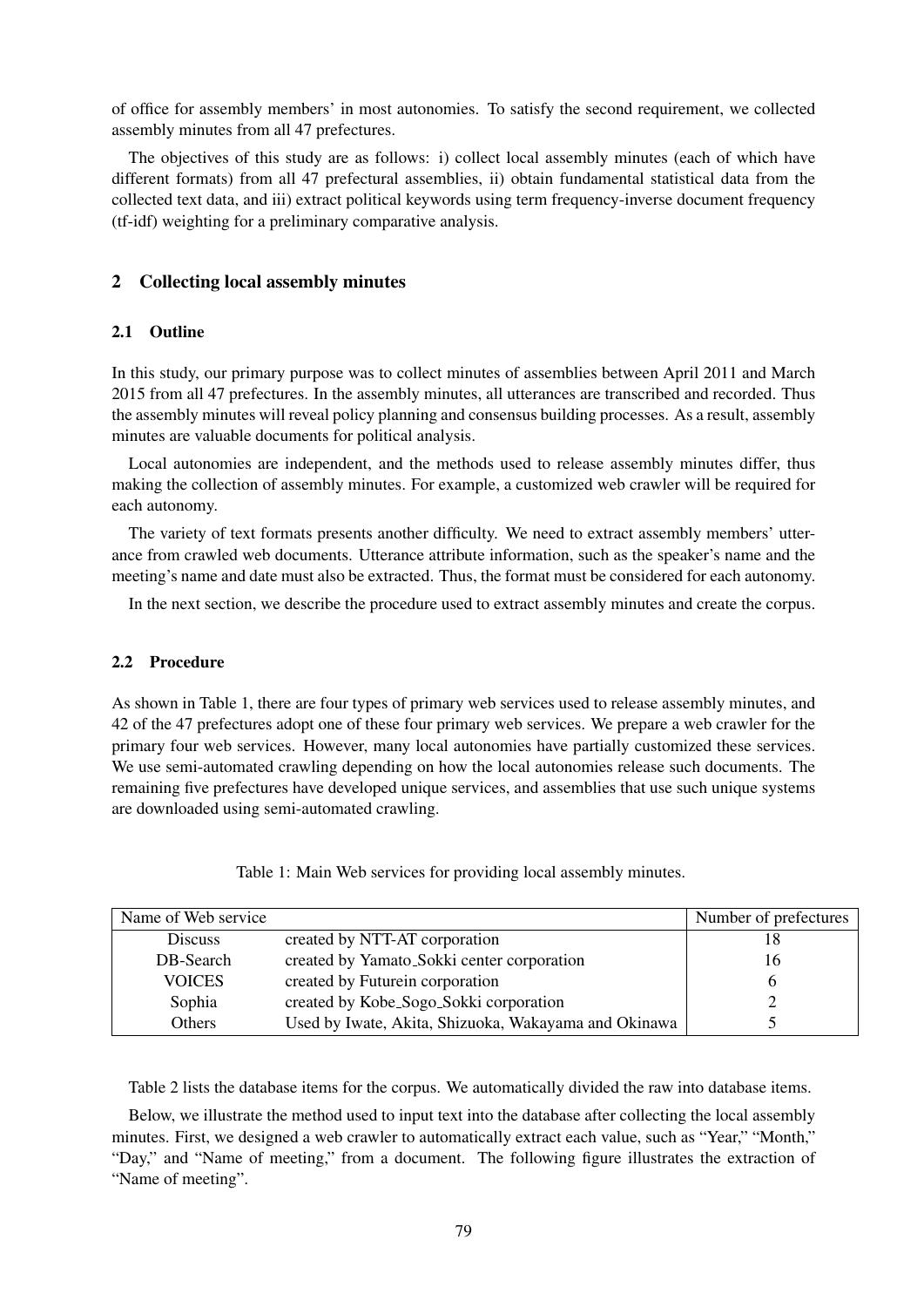Table 2: Corpus database items.

| Number | Name of item        | Explanation                                                         |
|--------|---------------------|---------------------------------------------------------------------|
|        | Reference number    | Unique key for each utterance.                                      |
| 2      | Name of prefectures | Name of autonomy.                                                   |
| 3      | Year                | Year the meeting was held.                                          |
| 4      | Month               | Month the meeting was held.                                         |
|        | Day                 | The day of the meeting.                                             |
| 6      | Name of meeting     | The name that includes the meeting type, volume and number.         |
|        | Name of speaker     | The name often includes a title such as "Mr.", "Pres." and "Chair." |
| 8      | Utterance           | The utterance is split by either "period" or "new line mark".       |
| q      | Other               | Other means outside the field of the utterance.                     |

The description example of name of the meeting  $-$ 

```
Example1
    Year
               Name of meeting
                               Month Dav
                               للسركلين
 -<br>平成25年度栃木県議会第320回通常会議.09月17日-01号
Example2
 平成25年 ← Year
    1回 沖縄県議会 (定例会) ← Name of meeting
 第
 유 1号
          2月26日
         Month Day
```
✒ ✑ Second, we extract speakers' names and their utterances from the body text of the minutes using a post-processing program. Then, the extracted values are registered to the database.

 $\sim$  The example of body text of assembly minutes  $\sim$ 

| ○ (明比昭治議長)<br>(Akihi Shoji Chair)                                                                                                                              | これから、定第1号議案<br>Let's talk about first bill …                                                                        | Name of<br>speakers                                                                              | <b>Utterance</b>                                                                                                                 | Other                                                              |
|----------------------------------------------------------------------------------------------------------------------------------------------------------------|---------------------------------------------------------------------------------------------------------------------|--------------------------------------------------------------------------------------------------|----------------------------------------------------------------------------------------------------------------------------------|--------------------------------------------------------------------|
| ○ (三宅浩正議員)<br>(Miyake Hiroyuki member)<br>○ (明比昭治議長)<br>(Akihi Shoji Chair)<br>〔三宅浩正議員登壇〕<br>(Mivake Hirovuki is on stage.)<br>(Mivake Hiromasa KOKUTAI chair) | 議長<br>Chair<br>三宅浩正議員<br>Miyake Hiroyuki member.<br>○(三宅浩正総務企画国体委員長)(拍手)報告いたします。<br>(applause) I will explain that. | 明比昭治<br>Akihi Shoji<br>三宅浩正<br>Miyake Hiromasa<br>明比昭治<br>Akihi Shoji<br>三宅浩正<br>Mivake Hiromasa | これから、定第1号議案<br>Let's talk about first bill<br>議長<br>Chair<br>三宅浩正議員<br>Miyake Hiroyuki member.<br>報告いたします。<br>will explain that. | 〔三宅浩正議員登壇〕<br>(Miyake Hiroyuki is on stage.)<br>(拍手)<br>(applause) |

✒ ✑ The body text of the assembly minutes does not intend to process by the program. The delimiters between speaker name and utterance differ among autonomies, with some of them having no delimiter. Some vary their delimiters arbitrarily. In such cases, we split the text manually.

# 3 Collecting minutes

In this section, we first clarify the characteristics of each prefecture by counting the words of the local assembly minutes. Then, we extract political keywords using the tf idf weighting method for a preliminary study of comparative analysis.

# 3.1 Fundamental statistical data

Here, we show fundamental statistical data of the collected text data. Table 3 shows an overview of the minutes from the 47 prefectures. We explain two main categories in Table 3, i.e. "Prefectures" and "Speakers." The "Prefectures" column includes the web service name, the numbers of speakers, characters, words, and different words. The "Speakers" column includes the maximum number of words, minimum number of words, and the average number of words for words and characters. Hence, we explain the definition of "words" for counting. The Japanese language does not use spaces to divide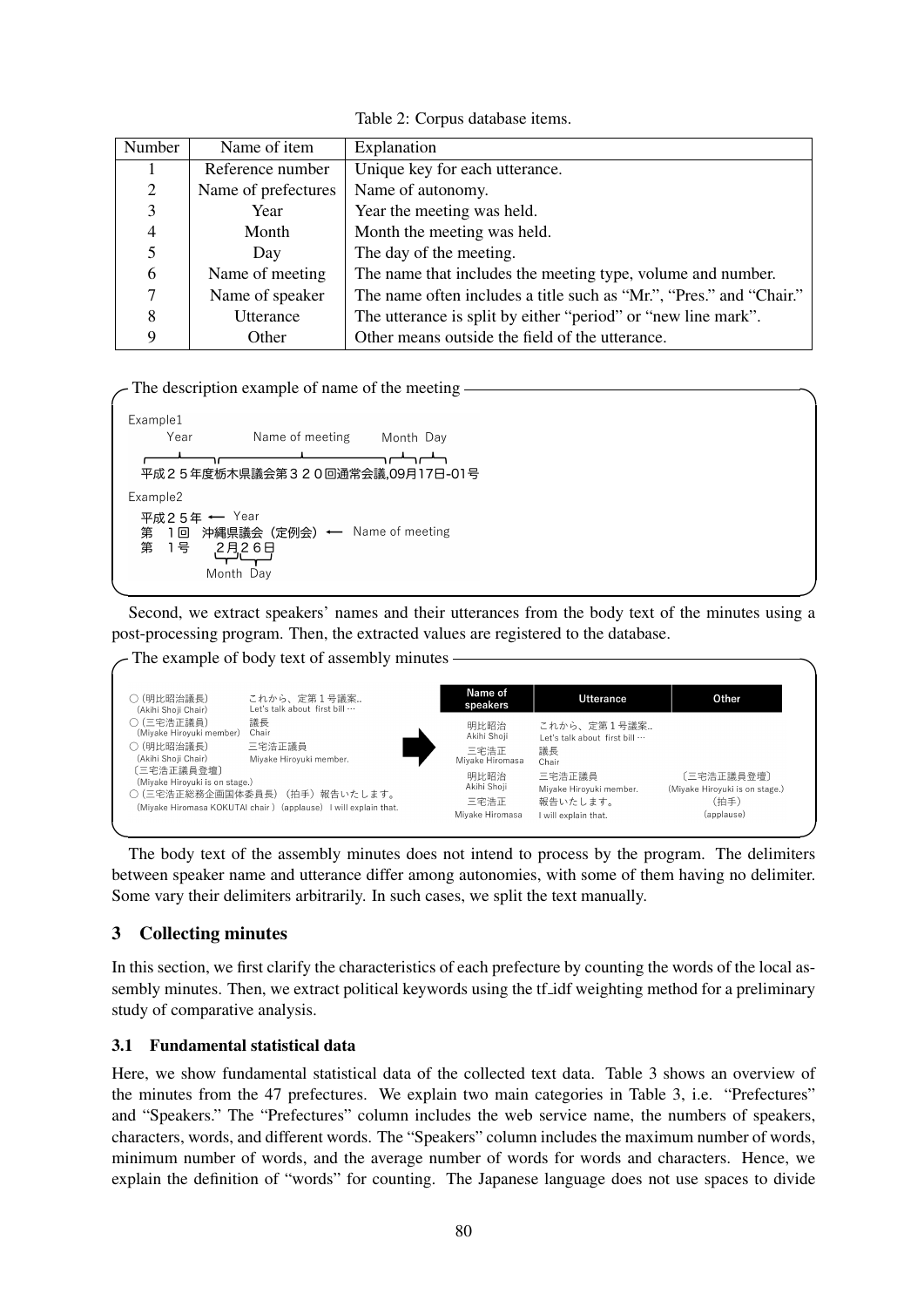sentences into words. Therefore, we must write a Japanese sentence with some space between words or grammatical units prior to counting words. If we count either the number of words or different words, the result changes according to the word division method. The results of a word division method differ depending on the employed morphological analysis tool and dictionary. In Table 3, we use MeCab(Kudo et al., 2004) in combination with the IPAdic dictionary  $<sup>1</sup>$ .</sup>

First, we focus on the minimum and maximum number of "speakers." Speakers includes local assembly members, a governor, and someone acting on behalf of the governor. In Table 3, the minimum and maximum number of "speakers" is 61 (Akita) and 1,091 (Saitama), respectively. In contrast, according to the "Ministry of Internal Affairs and Communications" website published in March 2012<sup>2</sup>, the minimum and maximum number of "local assembly members" is 35 (Fukui and Tottori) and 125 (Tokyo), respectively. Although speakers include a governor and someone acting on behalf of the governor, the number of "speakers" was larger than that of assembly members because speaker's names were spelled in several different ways. For example, for the "Toda" local assembly member, four different representations of the name were found.

Second, we focus on minimum and maximum number of characters. In Table 3, the minimum and maximum number of characters is 2,191,589 (Yamagata) and 19,389,614 (Nagano), respectively. In prefectures having too many characters, the collected text includes non-utterances such as "symbols," "table of contents," "description of circumstance," and "supporting data." In particular, the size of "supporting data" is the largest one among non-utterances, and it is difficult to determine whether a sentence is an utterance.

Finally, we summarize the problems associated with creating a Japanese political corpus from local assembly minutes. Using the fundamental statistical data, we could not completely extract both "Name of speakers" and "Utterances." We faced two problems: i) a speaker's name was spelled in several different ways and ii) it was difficult to determine whether a sentence is an utterance.

#### 3.2 Extracting political keywords using tf-idf

In this section, we attempt to detect specific political keywords from each prefecture. This is a pilot political comparative analysis study.

First, utterances in the minutes are divided into words by morphological analysis. We use MeCab (ipadic-NEologd) for this analysis. The target part of speech is a noun. We exclude "noun-dependent," "noun-number," "noun-pronoun," "noun-suffix" and "noun-proper noun-person's name" forms.

Then specific political words are calculated by applying tf-idf weighting. The TF is a term's occurrence within the minutes of each prefecture divided by the number of words in the minutes. The TF of term t for document d, where *d* denotes minutes, is expressed as follows. The minutes contain a significant number of words; therefore, we use a logarithmic value for  $tf$ .

$$
tf(t, d) = \log \frac{count(t), t \in d}{|d|}
$$

A term's DF is the number of documents (i.e., prefecture minutes) containing that term divided by the total number of documents. The DF of  $t$  in  $N$  documents is expressed as follows. In this case, N becomes 47.

$$
df(t, N) = |\{d_i : t \in d_i, i = 1..N\}|
$$

The multiplied value of TF and IDF is the score of the word.

Table 4 shows the top three words obtained using tf-idf weighting. We find many political keywords spoken in the assembly. For example "HAC," the first-ranked word in Hokkaido Prefecture, is a regional airline company whose largest shareholder is the prefecture. "Daisetsu Ribaa-netto," the third word in Iwate Prefecture, is an NPO that is known to commit crimes using subsidized money. "Shimane Japanese beef cattle," the second word in Shimane prefecture, is a bland of Japanese beef cattle which is promoted by this prefecture.

<sup>1</sup> https://osdn.jp/projects/ipadic/

<sup>&</sup>lt;sup>2</sup>http://www.soumu.go.jp/main\_content/000151136.pdf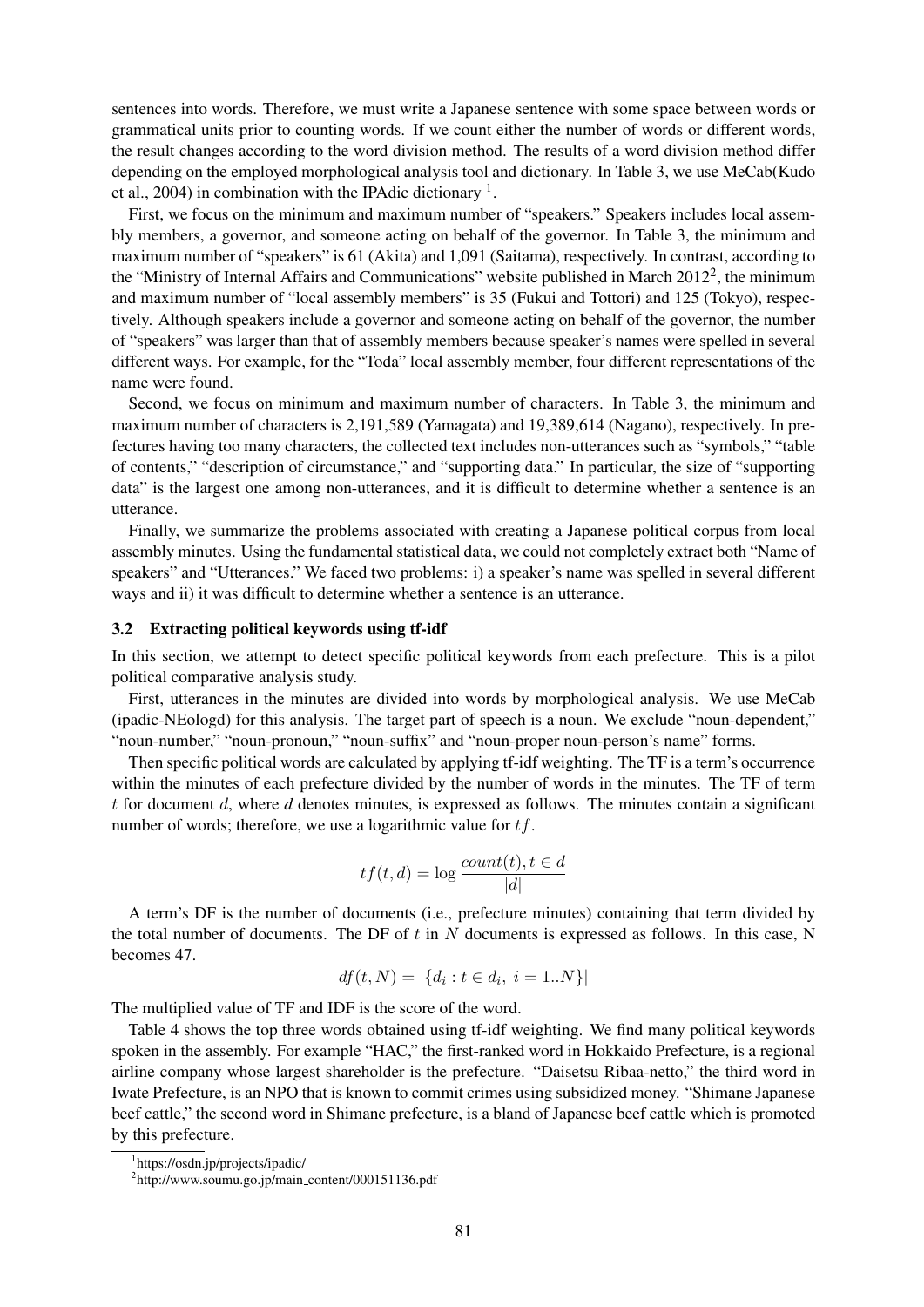|                | Prefectures |               |           |             | <b>Speakers</b> |                 |                                         |                |     |                          |                |                 |
|----------------|-------------|---------------|-----------|-------------|-----------------|-----------------|-----------------------------------------|----------------|-----|--------------------------|----------------|-----------------|
|                |             | Name of       | Number of | Number of   | Number of       | Number of       | Number of words<br>Number of characters |                |     |                          |                |                 |
|                | Prefecture  | service       | speakers  | characters  | words           | different words | Max                                     | Min            | Ave | Max                      | Min            | Ave             |
| $\overline{1}$ | Hokkaido    | <b>VOICES</b> | 202       | 6,690,769   | 4,324,553       | 21,410          | 445                                     | $\overline{2}$ | 62  | 270                      | 1              | $\overline{38}$ |
| $\overline{c}$ | Aomori      | DB-Search     | 230       | 6,075,988   | 3,845,805       | 24,085          | 529                                     | $\mathbf{1}$   | 63  | 320                      | $\mathbf{1}$   | 38              |
| 3              | Iwate       | Other         | 115       | 5,188,754   | 3,284,943       | 21,281          | 883                                     | 1              | 62  | 517                      | 1              | 37              |
| $\overline{4}$ | Miyagi      | discuss       | 106       | 6,492,978   | 4,153,106       | 26,876          | 1,116                                   | 1              | 52  | 695                      | 1              | 32              |
| 5              | Akita       | Other         | 61        | 3,501,499   | 2,268,171       | 20,336          | 545                                     | 1              | 61  | 466                      | 1              | 37              |
| 6              | Yamagata    | discuss       | 102       | 2,191,589   | 1,364,855       | 16,071          | 874                                     | 1              | 66  | 501                      | 1              | 39              |
| $\tau$         | Fukushima   | discuss       | 270       | 3,605,556   | 2,248,658       | 18,658          | 1,495                                   | $\mathbf{1}$   | 59  | 884                      | 1              | 35              |
| 8              | Ibaraki     | DB-Search     | 387       | 4,378,426   | 2,730,223       | 21,772          | 783                                     | 1              | 63  | 437                      | $\mathbf{1}$   | 37              |
| 9              | Tochigi     | <b>VOICES</b> | 150       | 2,563,445   | 1,637,756       | 16,311          | 922                                     | $\mathbf{1}$   | 76  | 554                      | 1              | 46              |
| 10             | Gumma       | <b>VOICES</b> | 172       | 5,713,837   | 3,520,362       | 24,398          | 1,840                                   | 1              | 90  | 1,129                    | 1              | 54              |
| 11             | Saitama     | discuss       | 1,091     | 6,280,996   | 4,125,088       | 26,586          | 431                                     | 1              | 43  | 263                      | 1              | 26              |
| 12             | Chiba       | DB-Search     | 172       | 3,392,658   | 2,166,942       | 20,951          | 2,578                                   | 1              | 52  | 1,527                    | 1              | 31              |
| 13             | Tokyo       | DB-Search     | 408       | 5,746,805   | 3,703,744       | 25,896          | 405                                     | $\mathbf{1}$   | 50  | 234                      | $\mathbf{1}$   | 30              |
| 14             | Kanagawa    | discuss       | 156       | 5,896,670   | 3,682,485       | 23,896          | 575                                     | 3              | 58  | 349                      | $\mathbf{1}$   | 34              |
| 15             | Niigata     | discuss       | 900       | 15,885,612  | 9,839,042       | 33,855          | 692                                     | $\mathbf{1}$   | 59  | 424                      | 1              | 35              |
| 16             | Toyama      | DB-Search     | 124       | 4,694,955   | 2,941,880       | 23,252          | 813                                     | 1              | 63  | 482                      | 1              | 38              |
| 17             | Ishikawa    | <b>VOICES</b> | 158       | 4,413,772   | 2,767,061       | 22,049          | 916                                     | 3              | 111 | 536                      | $\overline{2}$ | 67              |
| 18             | Fukui       | DB-Search     | 149       | 4,568,260   | 2,954,643       | 24,135          | 590                                     | 1              | 52  | 345                      | 1              | 32              |
| 19             | Yamanashi   | DB-Search     | 164       | 4,274,363   | 2,823,520       | 19,892          | 499                                     | 1              | 54  | 285                      | 1              | 34              |
| 20             | Nagano      | <b>VOICES</b> | 524       | 19,389,614  | 12,092,538      | 36,162          | 1,691                                   | 1              | 94  | 1,004                    | 1              | 57              |
| 21             | Gifu        | discuss       | 517       | 6,422,363   | 4,032,530       | 26,243          | 653                                     | 1              | 60  | 374                      | 1              | 36              |
| 22             | Shizuoka    | Other         | 239       | 5,376,236   | 3,353,750       | 25,556          | 689                                     | 1              | 59  | 530                      | 1              | 35              |
| 23             | Aichi       | DB-Search     | 304       | 5,881,919   | 3,685,199       | 24,982          | 530                                     | 1              | 67  | 304                      | 1              | 40              |
| 24             | Mie         | discuss       | 115       | 4,979,765   | 3,074,270       | 24,639          | 642                                     | 1              | 66  | 371                      | 1              | 39              |
| 25             | Shiga       | <b>VOICES</b> | 249       | 8,626,218   | 5,417,961       | 28,167          | 1,475                                   | $\mathbf{1}$   | 93  | 900                      | 1              | 56              |
| 26             | Kyoto       | DB-Search     | 765       | 14,714,871  | 9,094,335       | 33,386          | 981                                     | 1              | 72  | 577                      | 1              | 42              |
| 27             | Osaka       | discuss       | 536       | 17,318,822  | 10,794,849      | 32,611          | 572                                     | $\mathbf{1}$   | 60  | 347                      | 1              | 35              |
| 28             | Hyogo       | Sophia        | 154       | 3,892,396   | 2,433,087       | 22,687          | 688                                     | $\overline{c}$ | 90  | 435                      | 1              | 54              |
| 29             | Nara        | discuss       | 114       | 4,134,566   | 2,596,260       | 22,266          | 474                                     | $\mathbf{1}$   | 58  | 300                      | $\mathbf{1}$   | 34              |
| 30             | Wakayama    | Other         | 102       | 3,427,751   | 2,166,894       | 24,731          | 1,212                                   | 3              | 54  | 655                      | $\overline{2}$ | 32              |
| 31             | Tottori     | DB-Search     | 168       | 10,844,070  | 6,726,931       | 35,631          | 994                                     | 1              | 63  | 577                      | 1              | 37              |
| 32             | Shimane     | DB-Search     | 122       | 6,010,462   | 3,785,152       | 25,948          | 599                                     | 1              | 56  | 353                      | 1              | 34              |
| 33             | Okayama     | discuss       | 103       | 6,296,556   | 3,962,654       | 26,490          | 752                                     | 1              | 57  | 421                      | 1              | 34              |
| 34             | Hiroshima   | DB-Search     | 170       | 3,357,629   | 2,125,208       | 18,831          | 580                                     | 1              | 62  | 339                      | 1              | 37              |
| 35             | Yamaguchi   | discuss       | 99        | 4,932,992   | 3,133,703       | 23,063          | 559                                     | 1              | 60  | 333                      | 1              | 36              |
| 36             | Tokushima   | discuss       | 86        | 3,812,198   | 2,498,206       | 21,113          | 550                                     | 1              | 53  | 319                      | 1              | 33              |
| 37             | Kagawa      | DB-Search     | 388       | 8,752,886   | 5,592,540       | 29,344          | 527                                     | $\mathbf{1}$   | 67  | 326                      | 1              | 41              |
| 38             | Ehime       | Sophia        | 203       | 4,198,966   | 2,593,711       | 22,947          | 798                                     | $\overline{c}$ | 90  | 455                      | 1              | 54              |
| 39             | Kochi       | discuss       | 92        | 5,879,641   | 3,641,928       | 24,618          | 411                                     | 1              | 67  | 241                      | 1              | 39              |
| 40             | Fukuoka     | DB-Search     | 177       | 4,948,309   | 3,137,731       | 22,890          | 391                                     | $\mathbf{1}$   | 58  | 246                      | $\mathbf{1}$   | 35              |
| 41             | Saga        | DB-Search     | 124       | 5,740,329   | 3,680,483       | 22,066          | 487                                     | 1              | 59  | 328                      | 1              | 36              |
| 42             | Nagasaki    | discuss       | 676       | 12,806,907  | 8,002,185       | 31,101          | 773                                     | 1              | 55  | 441                      | $\mathbf{1}$   | 32              |
| 43             | Kumamoto    | discuss       | 116       | 4,700,096   | 2,965,285       | 25,752          | 760                                     | 1              | 57  | 461                      | $\mathbf{1}$   | 34              |
| 44             | Oita        | discuss       | 183       | 4,595,154   | 2,899,446       | 22,475          | 574                                     | 1              | 48  | 327                      | $\mathbf{1}$   | 29              |
| 45             | Miyazaki    | discuss       | 106       | 6,471,745   | 4,027,718       | 27,998          | 393                                     | $\mathbf{1}$   | 62  | 244                      | 1              | 37              |
| 46             | Kagoshima   | DB-Search     | 151       | 7,266,842   | 4,646,583       | 26,674          | 581                                     | 1              | 64  | 349                      | 1              | 39              |
| 47             | Okinawa     | Other         | 153       | 7,553,407   | 4,702,333       | 26,855          | 926                                     | 1              | 50  | 521                      | 1              | 29              |
| Total          |             | $\frac{1}{2}$ | 11,853    | 303,889,642 | 191,246,307     |                 | $\frac{1}{2}$                           |                |     | $\overline{\phantom{0}}$ |                |                 |

Table 3: Overview of collecting minutes of 47 prefectures in Japan.

There are many compound words in Japanese political words. For example "zaisei-kaikaku (fiscal reform)" comprises two nouns, i.e., "zaisei (fiscal)" and "kaikaku(reform)." Therefore, we combine continuous nouns and attempt to handle them as a single compound word. Table 5 shows the top three compound words obtained by tf-idf weighting. We find many titles of the officer, i.e. "Mr." and "Prefectural Assembly". The title of an officer is typically derived from political agendas. For example, the third words in Aomori Prefecture are "Director-General of the Tourism and International Strategy Bureau." The first words in Gunma Prefecture are "Director-General of the Transportation Infrastructure Department." The first words in Shizuoka Prefecture are "Director-General of the Transportation Infrastructure Department." From these examples, we can identify the primary political subjects in each prefecture at that time.

However, this methods has some drawbacks such as incorrect compounding. We can perform preliminary comparative analysis of political keywords using a simple tf-idf-weighting method. Further study will be required, *e.g.* statistical analysis such as corresponding analysis and machine learning methods.

## 4 Related work

Recently, some studies have explored document analysis, sentiment analysis, and political debates with respect to politics (Yano et al., 2009; Chambers et al., 2015; Cano-Basave et al., 2016). These studies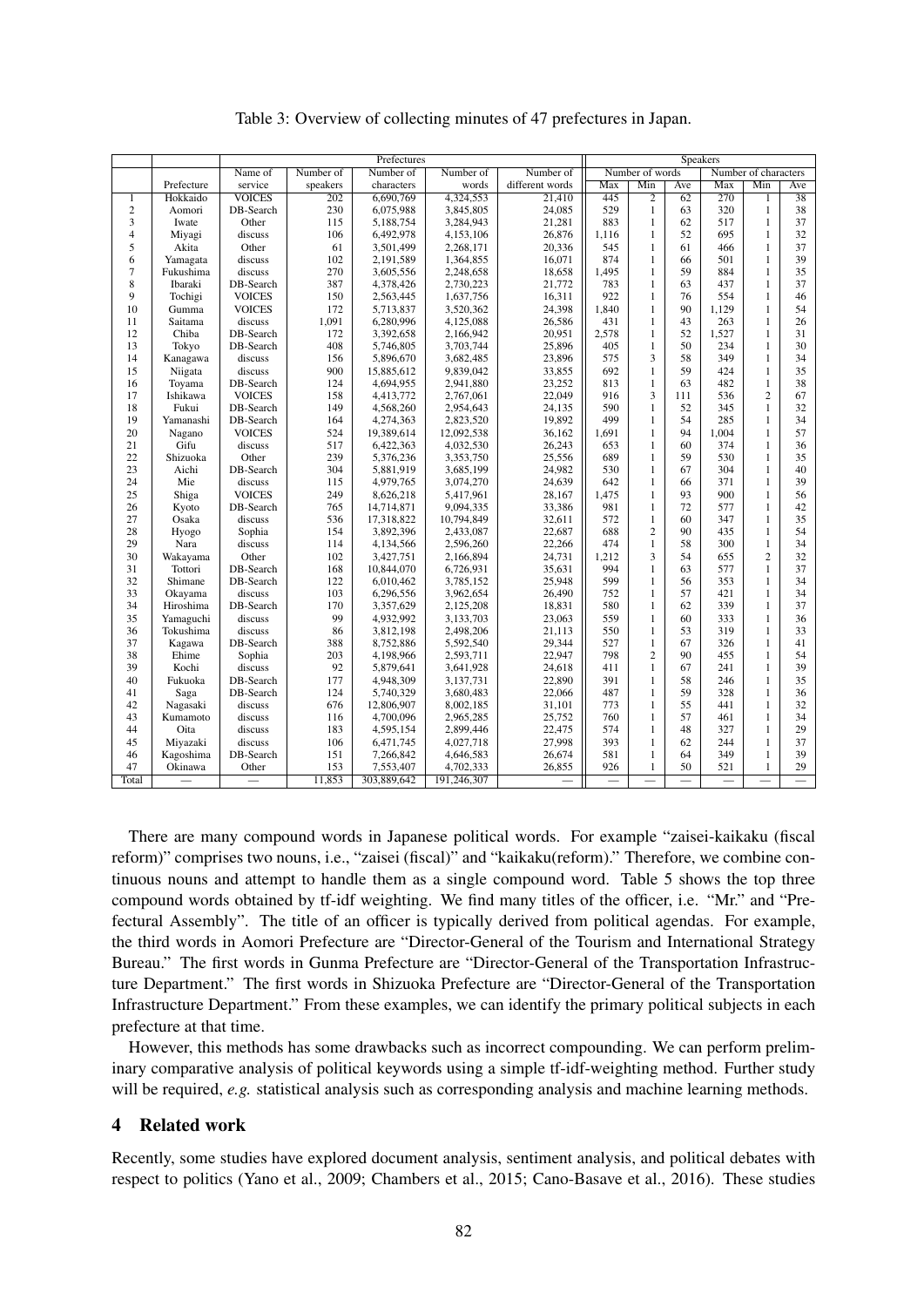| Number                  | Prefecture | 1                                      | $\overline{2}$               | 3                                         |
|-------------------------|------------|----------------------------------------|------------------------------|-------------------------------------------|
| 1                       | Hokkaido   | <b>HAC</b>                             | Shigatani                    | Ainu culture                              |
| $\overline{c}$          | Aomori     | Mutsu bay                              | <b>NOVA</b>                  | Towada city                               |
| 3                       | Iwate      | Uchimaru, Morioka city                 | Odashima                     | Daisetsu Ribaa-netto                      |
| $\overline{\mathbf{4}}$ | Miyagi     | Teizan canal                           | Sendai beef                  | privatization of Sendai airport           |
| 5                       | Akita      | Kita-akita city                        | Ani Bear Farm                | Area Nakaichi                             |
| 6                       | Yamagata   | Mogami-oguni River                     | Papua state                  | Tendo city                                |
| 7                       | Fukushima  | total inspection                       | South Aizu                   | return of the residents                   |
| 8                       | Ibaraki    | National Athletic Meet at Ibaraki      | Tsuchiura city               | Ushiku swamp                              |
| 9                       | Tochigi    | Tochimaru-kun                          | Haga district                | Haga Red Cross Hospital                   |
| 10                      | Gunma      | Gunma's                                | Gunma Prefectural Assembly   | Tomo wide-area arterial road              |
| 11                      | Saitama    | Sasshin-no-kai                         | Saitama red cross hospital   | members of Saitama Prefectural Assembly   |
| 12                      | Chiba      | Lake Inba                              | Hokuso railway               | Kujukuri                                  |
| 13                      | Tokyo      | metropolitan government-owned land     | an honorary citizen of Tokyo | Takaaki                                   |
| 14                      | Kanagawa   | Sagami Longitudinal Expressway         | <b>KAST</b>                  | Teruhiko                                  |
| 15                      | Niigata    | Shibata                                | Shibata city                 | Niigata-Higashi Port                      |
| 16                      | Toyama     | members of Toyama Prefectural Assembly | kitokito                     | Imizu city                                |
| 17                      | Ishikawa   | Noto Satoyama Kaido                    | Noto Railway                 | Gyokusen'in                               |
| 18                      | Fukui      | Kuzuryu River                          | Asuwagawa Dam                | Fukui Port                                |
| 19                      | Yamanashi  | Minami-Alps city                       | Kofu castle                  | Fujiyoshida city                          |
| 20                      | Nagano     | Asakawa Dam                            | Matsumoto Airport            | <b>NAGANO</b>                             |
| 21                      | Gifu       | Mirai hall                             | Uchigatani                   | FC Gifu                                   |
| 22                      | Shizuoka   | Granship                               | Yaizu fishing port           | Numazu station                            |
| 23                      | Aichi      | Aichi Triennale                        | Linimo                       | Nishimikawa                               |
| 24                      | Mie        | Shinsei-Mie                            | <b>AMIC</b>                  | Odai town                                 |
| 25                      | Shiga      | Omi Ohashi bridge                      | Mother Lake                  | Omihachiman city                          |
| 26                      | Kyoto      | Kyoto Stadium                          | Muko city                    | Nishijin Textile                          |
| 27                      | Osaka      | <b>OTK</b>                             | Neyagawa                     | Semboku Rapid Railway                     |
| 28                      | Hyogo      | Hometown, Hyogo                        | Muko River                   | Kobe Electric Railway                     |
| 29                      | Nara       | Nara City Hospital                     | Yamatotakada city            | number 15, Mori-                          |
| 30                      | Wakayama   | Nisaka Yoshinobu                       | Obana Masahiro               | Susami                                    |
| 31                      | Tottori    | Lake Koyama-ike                        | Kurahoshi city               | Wakasa town                               |
| 32                      | Shimane    | Sanko line                             | Shimane Japanese beef cattle | Kiiima Dam                                |
| 33                      | Okayama    | Lake Kojima                            | Okayama marathon             | Kurashiki station                         |
| 34                      | Hiroshima  | Yuzaki Hidehiko                        | Kaita town                   | members of Hiroshima Prefectural Assembly |
| 35                      | Yamaguchi  | Suo-oshima Island                      | Mitajiri-Nakanoseki Port     | Shunan area                               |
| 36                      | Tokushima  | Mima city                              | Awa city                     | Miyoshi city                              |
| 37                      | Kagawa     | rare sugar                             | Kagawa Canal                 | All                                       |
| 38                      | Ehime      | Mican                                  | whole                        | Mikame town                               |
| 39                      | Kochi      | Kochi Junior College                   | Eikoku-ji Temple             | Sukumo city                               |
| 40                      | Fukuoka    | Mount Hiko                             | Yabe River system            | Okinohata River                           |
| 41                      | Saga       | Jobaru River                           | Ogi city                     | Saga Sakura Marathon                      |
| 42                      | Nagasaki   | Saikai city                            | Tsukumo                      | <b>NERC</b>                               |
| 43                      | Kumamoto   | Japanese brown cattle                  | Kumamoto urban area          | Rogi Dam                                  |
| 44                      | Oita       | Usa city                               | Hot Spring Prefecture Oita   | Trinita                                   |
| 45                      | Miyazaki   | Hososhima Port                         | Miyazaki Hospital            | Toi cape                                  |
| 46                      | Kagoshima  | Matsuza-                               | Dolphine Port                | Marine Port Kagoshima                     |
| 47                      | Okinawa    | Shimojishima Airport                   | Nakagusuku Bay               | Okinawan                                  |

Table 4: Extracted political keywords without Compounding

used various documents as political corpora. In this section, we describe corpora that include political information.

Political document analysis has employed various document collections on the web, such as blogs (Yano et al., 2009). Probabilistic models have been proposed to generate blog posts and comments jointly within a blog site. Hassanali et al. (2010) proposed a technique to automatically tag political blog posts using support vector machines and named entity recognition. They used blog documents as a corpus. Chambers et al. (2015) modeled sentiment analysis for social sciences. They used Twitter data (over two billion tweets) as a corpus.Lerman et al. (2008) automatically predicted the impact of news on public perception of political candidates. They used daily newspaper articles as a corpus. Cano-Basave et al. (2016) used semantic frames to model argumentation in speaker discourse. Their presidential political debates corpus comprises 20 debates that took place between May 2011 and February 2012. Iyyer et al. (2014) applied a recursive neural network framework to detect political positions. They performed experiments using a dataset of Congressional debates and an original political dataset as a corpus. As mentioned above, political corpora typically comprise blogs, Twitter data, newspaper articles, and original political datasets. Therefore, a political corpus constructed from local assembly minutes is a novel and valuable source of political information.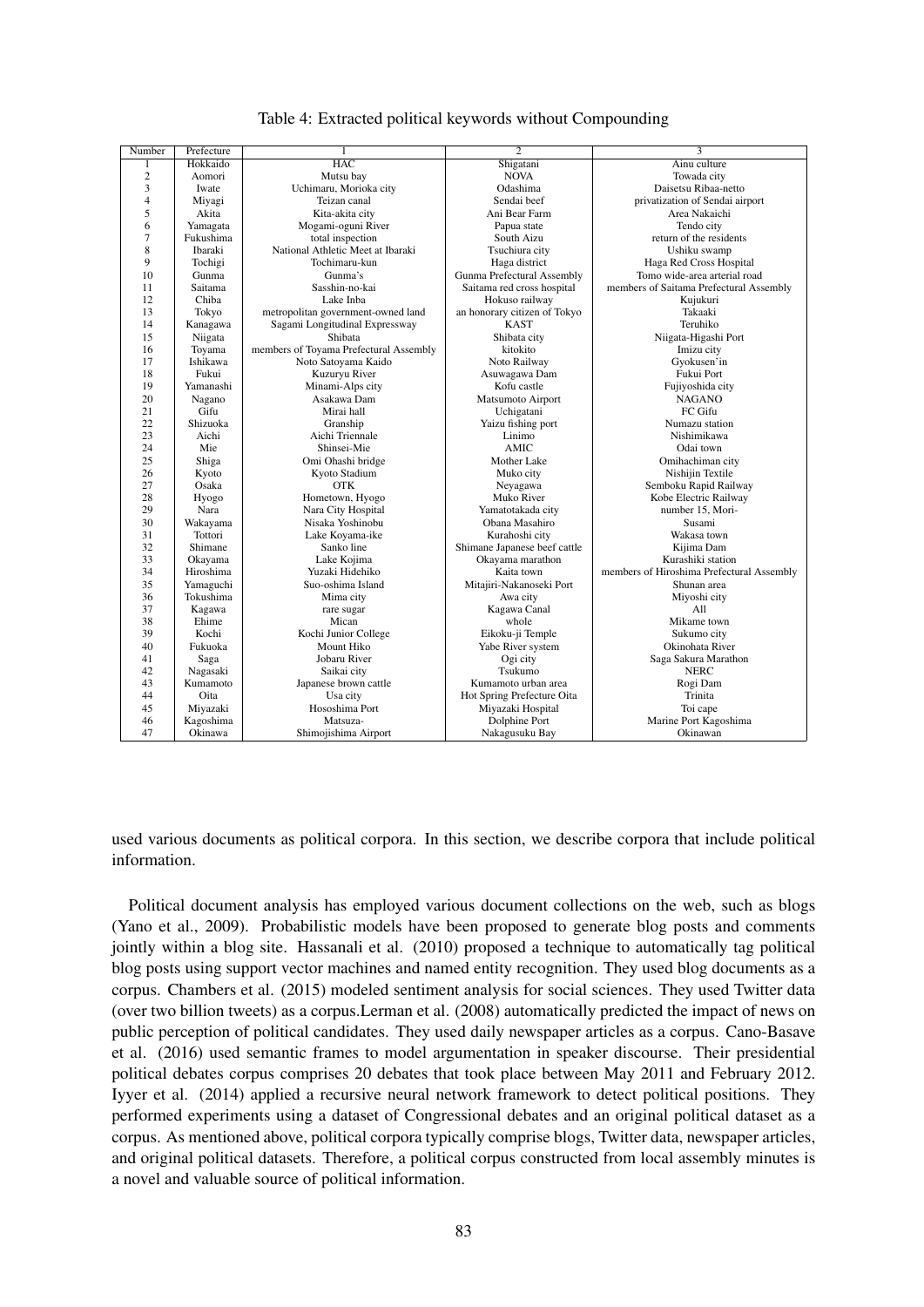# 5 Conclusion

In this paper, we described a Japanese political corpus constructed from the local assembly minutes of 47 prefectures collected over four years (April 2011 to March 2015), which represents a full term of office for assembly members in most autonomies. We collected local assembly minutes from all 47 prefectural assemblies, obtained fundamental statistical data from the collected text data, and extracted political keywords using a tf-idf weighting method.

As a result, we confirmed the following. First, we could collect 47 local assembly minutes for four years. Second, we could not completely divide the body text into "Name of speakers" and "Utterance" because the delimiter differs depending on the various autonomies. Finally, we demonstrated that the system can automatically extract political keyword using a tf-idf weighting method. We believe that this new corpus will be useful for comparative studies of local politics.

# Acknowledgements

This work was supported by JSPS KAKENHI Grant Number JP16H02912.

# References

- Cano-Basave, Amparo Elizabeth and He, Yulan. *A Study of the Impact of Persuasive Argumentation in Political Debates*, Proceedings of NAACL-HLT, pp.1405–1413, 2016.
- Chambers, N., Bowen, V., Genco, E., Tian, X., Young, E., Harihara, G., and Yang, E. *Identifying political sentiment between nation states with social media*, Proceedings of EMNLP, pp. 65–75, 2015.
- Hassanali, Khairun-nisa, and Vasileios Hatzivassiloglou, *Automatic detection of tags for political blogs.*, Proceedings of the NAACL HLT 2010 Workshop on Computational Linguistics in a World of Social Media. Association for Computational Linguistics. pp. 21–22, 2010.
- Iyyer, Mohit and Enns, Peter and Boyd-Graber, Jordan and Resnik, Philip. *Political ideology detection using recursive neural networks*, Proceedings of the Association for Computational Linguistics, 2014.
- Kudo,Taku and Yamamoto, Kaoru and Matsumoto, Yuji, *Applying Conditional Random Fields to Japanese Morphological Analysis*, Proceedings of the 2004 Conference on Empirical Methods in Natural Language Processing (EMNLP-2004), pp.230-237, 2004.
- Lerman, Kevin and Gilder, Ari and Dredze, Mark and Pereira, Fernando. Association for Computational Linguistics. *Reading the markets: Forecasting public opinion of political candidates by news analysis*, Proceedings of the 22nd International Conference on Computational Linguistics Vol. 1, pp.473–480, 2008.
- Masuda, Tadashi , *Text Mining Analysis on the Minutes of Local Assemblies A Case Study on the Takasaki City Assembly - (in Japanese)* . Takasaki City University Economics, Vol. 15, No.1, pp. 17–31, 2012.
- Salton, Gerard and Buckley, Christopher, *Term-weighting approaches in automatic text retrieval*, Information processing & management Vol. 24, No 5, pp. 513–523, 1988.
- Yano, Tae and Cohen, William W and Smith, Noah A. *Predicting response to political blog posts with topic models*, Proceedings of Human Language Technologies: The 2009 Annual Conference of the North American Chapter of the Association for Computational Linguistics, pp.477–485, 2009.